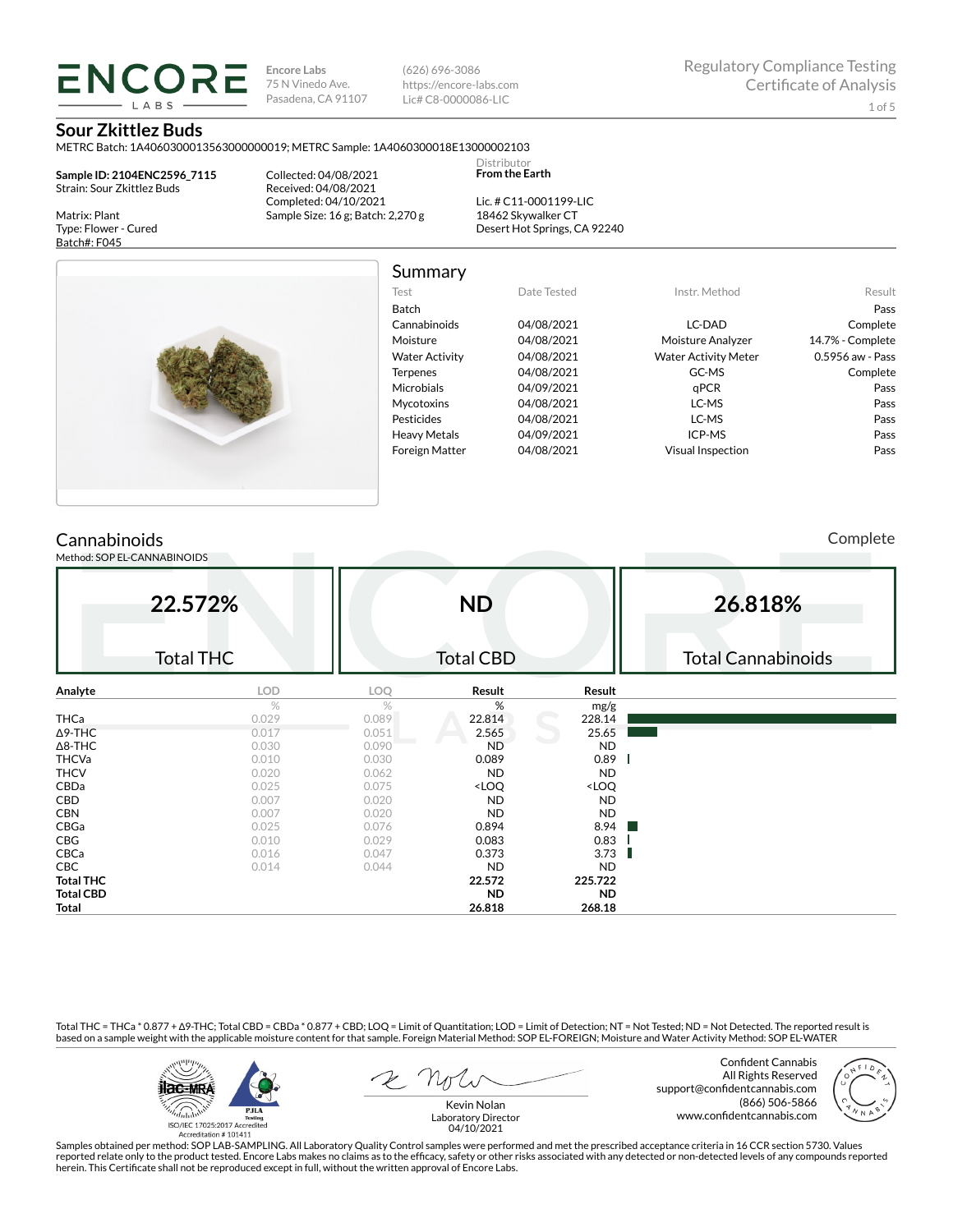**ENCORE Encore Labs** 75 N Vinedo Ave. Pasadena, CA 91107 **LARS** 

(626) 696-3086 https://encore-labs.com Lic# C8-0000086-LIC

# **Sour Zkittlez Buds**

METRC Batch: 1A4060300013563000000019; METRC Sample: 1A4060300018E13000002103

|                                                           | ivic included to patch. IMP000000010000000000017, ivic included anipic. IMP000000000010C10000002100 | Distributor<br><b>From the Earth</b> |                              |           |  |
|-----------------------------------------------------------|-----------------------------------------------------------------------------------------------------|--------------------------------------|------------------------------|-----------|--|
| Sample ID: 2104ENC2596 7115<br>Strain: Sour Zkittlez Buds | Collected: 04/08/2021<br>Received: 04/08/2021<br>Completed: 04/10/2021                              | Lic. # C11-0001199-LIC               |                              |           |  |
| Matrix: Plant<br>Type: Flower - Cured<br>Batch#: F045     | Sample Size: 16 g; Batch: 2,270 g                                                                   | 18462 Skywalker CT                   | Desert Hot Springs, CA 92240 |           |  |
| Terpenes                                                  |                                                                                                     |                                      |                              |           |  |
| Method: SOP EL-TERPENES                                   |                                                                                                     |                                      |                              |           |  |
| Analyte                                                   | <b>LOD</b>                                                                                          | LOQ                                  | Result                       | Result    |  |
|                                                           | $\%$                                                                                                | $\%$                                 | %                            | mg/g      |  |
| β-Myrcene                                                 | 0.003                                                                                               | 0.012                                | 1.445                        | 14.45     |  |
| β-Caryophyllene                                           | 0.003                                                                                               | 0.012                                | 0.537                        | 5.37      |  |
| α-Pinene                                                  | 0.002                                                                                               | 0.012                                | 0.333                        | 3.33      |  |
| δ-Limonene                                                | 0.001                                                                                               | 0.012                                | 0.193                        | 1.93      |  |
| α-Humulene                                                | 0.001                                                                                               | 0.012                                | 0.181                        | 1.81      |  |
| β-Pinene                                                  | 0.002                                                                                               | 0.012                                | 0.099                        | 0.99      |  |
| Ocimene                                                   | 0.003                                                                                               | 0.012                                | 0.082                        | 0.82      |  |
| Linalool                                                  | 0.002                                                                                               | 0.012                                | 0.068                        | 0.68      |  |
| α-Bisabolol                                               | 0.004                                                                                               | 0.012                                | 0.056                        | 0.56      |  |
| Fenchol*                                                  | 0.002                                                                                               | 0.012                                | 0.026                        | 0.26      |  |
| Caryophyllene Oxide*                                      | 0.003                                                                                               | 0.012                                | 0.024                        | 0.24      |  |
| trans-Nerolidol                                           | 0.004                                                                                               | 0.012                                | 0.015                        | 0.15      |  |
| α-Phellandrene*                                           | 0.002                                                                                               | 0.012                                | <b>ND</b>                    | ND.       |  |
| α-Terpinene                                               | 0.002                                                                                               | 0.012                                | <b>ND</b>                    | <b>ND</b> |  |

Borneol\* 0.003 0.012 <LOQ <LOQ  $\text{Camphene}$   $0.001$   $0.012$   $\text{c}$   $\text{LOQ}$   $\text{c}$   $\text{LOQ}$ Camphor\* 0.002 0.017 ND ND cis-Nerolidol 0.003 0.012 ND ND δ-3-Carene 0.001 0.012 ND ND Eucalyptol 0.002 0.012 ND ND Fenchone\* 0.002 0.012 ND ND γ-Terpinene 0.002 0.012 ND ND Guaiol 0.003 0.012 ND ND p-Cymene\* 0.001 0.012 ND ND Terpinolene 0.003 0.012 ND ND Valencene\* 0.003 0.012 ND ND **Total 3.059 30.59**

# Primary Aromas



Date Tested: 04/08/2021<br>\*Beyond scope of accreditation. LOQ = Limit of Quantitation; LOD = Limit of Detection; NT = Not Tested; ND = Not Detected. The reported result is based on a sample weight with the applicable moisture content for that sample.



 $\mathcal{L}$   $\mathcal{N}_{\mathcal{J}}$ 

Confident Cannabis All Rights Reserved support@confidentcannabis.com (866) 506-5866 www.confidentcannabis.com



Kevin Nolan Laboratory Director 04/10/2021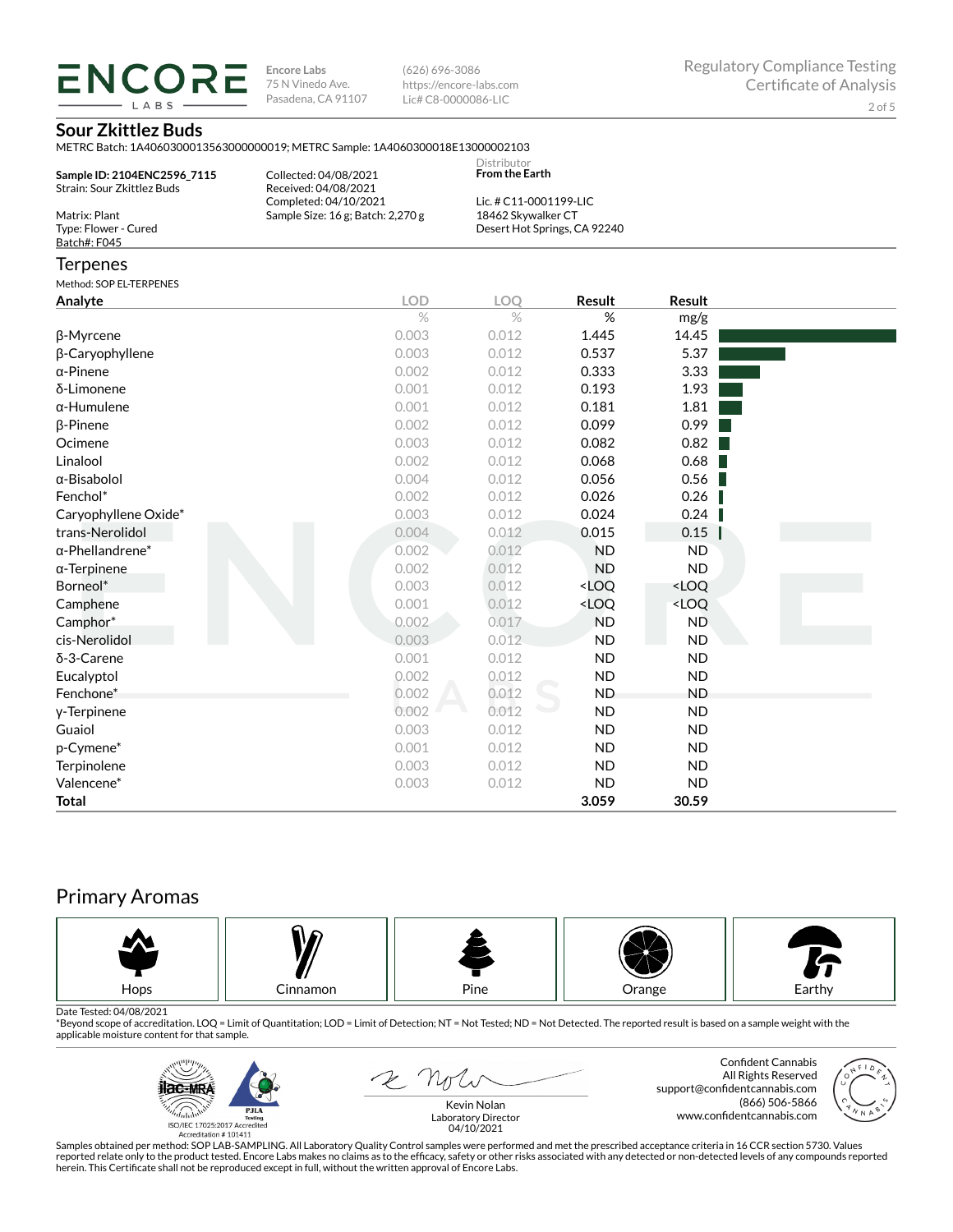**ENCORE Encore Labs** 75 N Vinedo Ave. Pasadena, CA 91107

(626) 696-3086 https://encore-labs.com Lic# C8-0000086-LIC

> **Distributor From the Earth**

### **Sour Zkittlez Buds**

METRC Batch: 1A4060300013563000000019; METRC Sample: 1A4060300018E13000002103

**Sample ID: 2104ENC2596\_7115** Strain: Sour Zkittlez Buds

Matrix: Plant Type: Flower - Cured Batch#: F045

Pesticides

Collected: 04/08/2021 Received: 04/08/2021 Completed: 04/10/2021 Sample Size: 16 g; Batch: 2,270 g

Lic. # C11-0001199-LIC 18462 Skywalker CT Desert Hot Springs, CA 92240

#### Method: SOP EL-PesticidesLCMS LC-MS **Analyte LOD LOQ Limit Result Status**  $\mu$ g/g  $\mu$ g/g  $\mu$ g/g  $\mu$ g/g Abamectin 0.005 0.02 0.1 ND Pass Acephate 0.002 0.01 0.1 ND Pass Acequinocyl 0.01 0.02 0.1 ND Pass Acetamiprid 0.005 0.02 0.1 ND Pass Aldicarb 0.05 0.1 0.05 ND Pass Azoxystrobin 0.005 0.02 0.1 ND Pass Bifenazate 0.005 0.01 0.1 ND Pass Bifenthrin 0.005 0.01 3 ND Pass Boscalid 0.02 0.05 0.1 ND Pass **Captan 12 0.2 0.3 0.7 ND Pass Carbaryl 0.02 0.05 0.5 ND Pass** Carbofuran 0.05 0.1 0.05 ND Pass Chlorantraniliprole 0.002 0.01 10 ND Pass Chlordane 0.05 0.1 0.05 ND Pass Chlorfenapyr 0.05 0.1 0.05 ND Pass Chlorpyrifos 0.05 0.1 0.05 ND Pass Clofentezine 0.01 0.02 0.1 ND Pass Coumaphos 0.02 0.05 0.02 ND Pass Cyfluthrin 0.05 0.1 2 ND Pass Cypermethrin 0.1 0.2 1 ND Pass Daminozide 0.02 0.05 0.02 ND Pass **Diazinon** 0.002 0.01 0.1 ND Pass Dichlorvos 0.02 0.05 0.02 ND Pass Dimethoate 0.02 0.05 0.02 ND Pass Dimethomorph 0.005 0.02 2 ND Pass Ethoprophos 0.05 0.1 0.05 ND Pass Etofenprox 0.05 0.1 0.05 ND Pass Etoxazole 0.005 0.02 0.1 ND Pass Fenhexamid 0.005 0.02 0.1 ND Pass Fenoxycarb 0.05 0.1 0.05 ND Pass Fenpyroximate 0.005 0.02 0.1 ND Pass Fipronil 0.05 0.1 0.05 ND Pass Flonicamid 0.01 0.02 0.1 ND Pass **Analyte LOD LOQ Limit Result Status**  $\mu$ g/g  $\mu$ g/g  $\mu$ g/g  $\mu$ g/g Fludioxonil 0.01 0.05 0.1 ND Pass Hexythiazox 0.005 0.02 0.1 ND Pass **Imazalil 11 0.05 0.1 0.05 ND Pass** Imidacloprid 0.005 0.02 5 ND Pass Kresoxim Methyl  $0.005$  0.02 0.1 ND Pass **Malathion** 0.02 0.05 0.5 **ND Pass** Metalaxyl 0.002 0.005 2 ND Pass Methiocarb 0.05 0.1 0.05 ND Pass **Methomyl** 0.01 0.02 1 **ND Pass** Mevinphos 0.02 0.05 0.02 ND Pass Myclobutanil 0.005 0.01 0.1 ND Pass **Naled 1200 0.01 0.02 0.1 ND Pass Oxamyl** 0.005 0.01 0.5 **ND Pass** Paclobutrazol 0.05 0.1 0.05 ND Pass Parathion Methyl 0.02 0.05 0.02 ND Pass Pentachloronitrobenzene 0.02 0.05 0.1 ND Pass Permethrin 0.02 0.05 0.5 ND Pass Phosmet 0.01 0.02 0.1 ND Pass Piperonyl Butoxide 0.002 0.01 3 ND Pass Prallethrin 0.005 0.02 0.1 ND Pass Propiconazole 0.005 0.01 0.1 ND Pass **Propoxur 1988 0.05 0.1 0.05 ND Pass** Pyrethrins 0.02 0.05 0.5 ND Pass **Pyridaben 1988 0.005 0.01 0.1 ND Pass Spinetoram 0.005 0.01 0.1 ND Pass** Spinosad 0.005 0.01 0.1 ND Pass Spiromesifen 0.01 0.02 0.1 ND Pass Spirotetramat 0.005 0.01 0.1 ND Pass Spiroxamine 0.05 0.1 0.05 ND Pass Tebuconazole 0.005 0.01 0.1 ND Pass Thiacloprid 0.02 0.05 0.02 ND Pass Thiamethoxam 0.005 0.01 5 ND Pass Trifloxystrobin 0.005 0.01 0.1 ND Pass

LOQ = Limit of Quantitation; LOD = Limit of Detection; NT = Not Tested; ND = Not Detected.

**ilac-MRA P.ILA** أيطيبك ISO/IEC 17025:2017 Ac

Accreditation #101411

Z Noli

Confident Cannabis All Rights Reserved support@confidentcannabis.com (866) 506-5866 www.confidentcannabis.com



Kevin Nolan Laboratory Director 04/10/2021

Samples obtained per method: SOP LAB-SAMPLING. All Laboratory Quality Control samples were performed and met the prescribed acceptance criteria in 16 CCR section 5730. Values reported relate only to the product tested. Encore Labs makes no claims as to the efficacy, safety or other risks associated with any detected or non-detected levels of any compounds reported herein. This Certificate shall not be reproduced except in full, without the written approval of Encore Labs.

Pass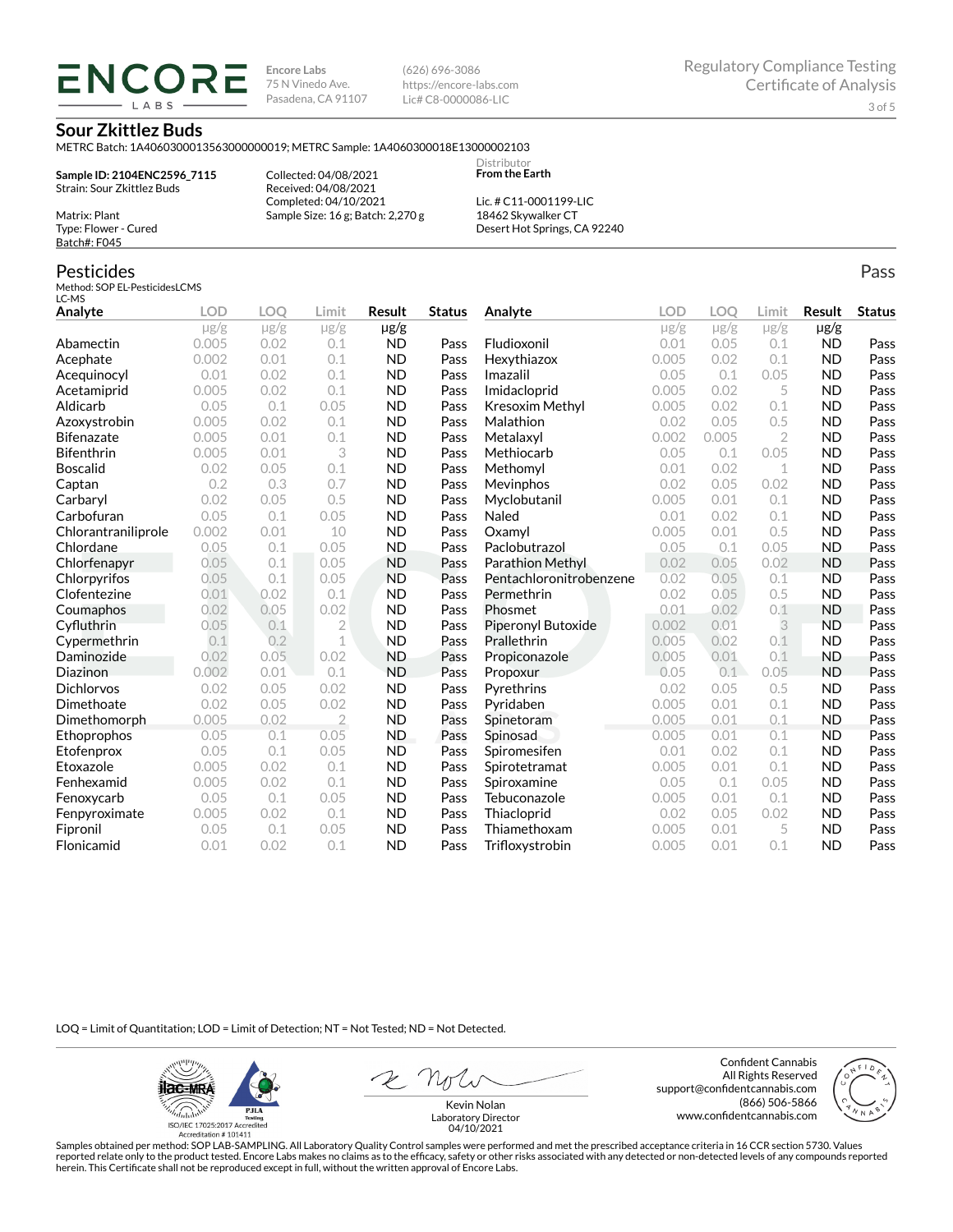**ENCORE LARS** 

**Encore Labs** 75 N Vinedo Ave. Pasadena, CA 91107 (626) 696-3086 https://encore-labs.com Lic# C8-0000086-LIC

Pass

# **Sour Zkittlez Buds**

METRC Batch: 1A4060300013563000000019; METRC Sample: 1A4060300018E13000002103

|                             |                                       | Distributor                  |  |
|-----------------------------|---------------------------------------|------------------------------|--|
| Sample ID: 2104ENC2596 7115 | Collected: 04/08/2021                 | <b>From the Earth</b>        |  |
| Strain: Sour Zkittlez Buds  | Received: 04/08/2021                  |                              |  |
|                             | Completed: 04/10/2021                 | Lic. # $C11-0001199-LLC$     |  |
| Matrix: Plant               | Sample Size: $16$ g; Batch: $2,270$ g | 18462 Skywalker CT           |  |
| Type: Flower - Cured        |                                       | Desert Hot Springs, CA 92240 |  |
| Batch#: F045                |                                       |                              |  |
|                             |                                       |                              |  |
| . .                         |                                       |                              |  |

# Mycotoxins

Method: SOP EL-PesticidesLCMS LC-MS

| LC-MS                   |            |       |               |           |               |
|-------------------------|------------|-------|---------------|-----------|---------------|
| Analyte                 | <b>LOD</b> | LOC   | Limit         | Result    | <b>Status</b> |
|                         | µg/kg      | µg/kg | $\mu$ g/ $kg$ | µg/kg     |               |
| <b>B1</b>               |            | 4     |               | <b>ND</b> | Tested        |
| B <sub>2</sub>          |            |       |               | <b>ND</b> | Tested        |
| G1                      |            |       |               | <b>ND</b> | Tested        |
| G <sub>2</sub>          |            |       |               | <b>ND</b> | Tested        |
| Ochratoxin A            |            |       | 20            | <b>ND</b> | Pass          |
| <b>Total Aflatoxins</b> |            |       | 20            | <b>ND</b> | Pass          |
|                         |            |       |               |           |               |



Date Tested: 04/08/2021 LOQ = Limit of Quantitation; LOD = Limit of Detection; NT = Not Tested; ND = Not Detected.



Confident Cannabis All Rights Reserved support@confidentcannabis.com (866) 506-5866 www.confidentcannabis.com



Kevin Nolan Laboratory Director 04/10/2021